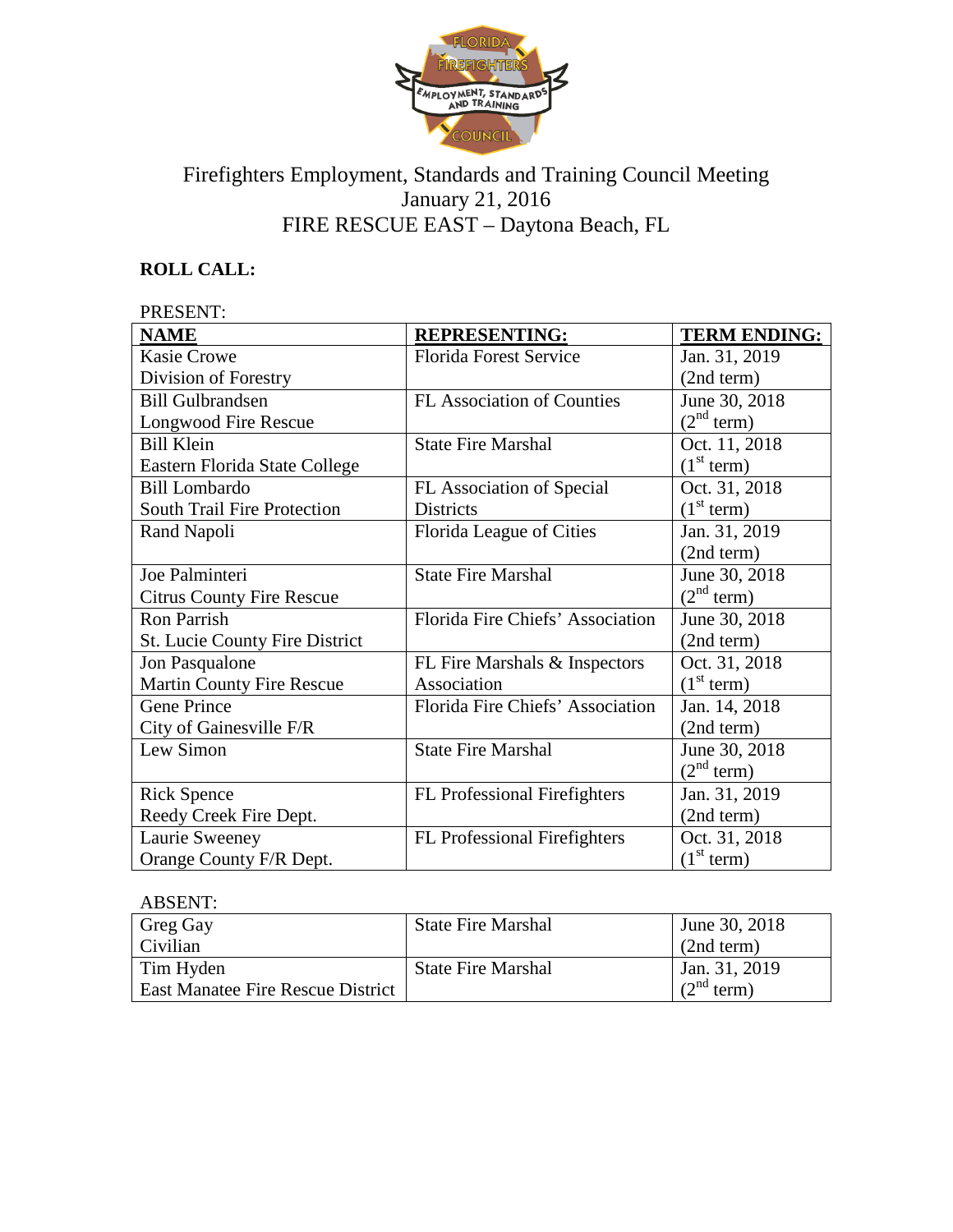The Firefighters Employment, Standards and Training Council meeting was called to order.

**On a motion duly made**, the minutes from the Firefighters Employment, Standards and Training Council meeting held on October 8, 2015 were approved.

# **Motion carried**.

### **REPORT FROM DIVISION:** *given by Julius Halas, Director*

- DFS Agency Bill language "clean up" to include clarification on expiration of certification language
- FFCA Proposals
	- o Possible "inactive category" for seasoned firefighters. Looking at how the Department of Health handles this within their agency. Further information to follow
	- o Make Inspector/Instructor renewals (for those who are not currently working as firefighters) more user friendly
- Senator Hayes wants fire service to allow certain felony exemptions, as the Department of Health does. This is being researched

# **REPORT FROM THE BUREAU:** *given by Bill Wentlandt, Bureau Chief*

- No line of duty deaths in 2015
- Job Task Analysis
	- o First state-wide study done
	- o Good participation
	- o Key Findings
		- Volunteer Needs 90% overlap of FFII
		- Compare/Contrast NFPA FF Standards (accounted for over 2/3 of needs)
		- Gap Soft skills
		- Social/teamwork
		- Critical decision making under stress

The Bureau is committed to updating curriculum and will move forward. Chief Wentlandt will provide a summary with high points of the report to council members for further discussion.

- BFST Workshops during Fire Rescue East
	- o Inspector
	- o FLUSAR/Haz Mat
- The Florida State Fire College has received Re-Accreditation from Pro Board
- Key Training Initiatives and events at FSFC
	- o February 16 Suicide Prevention Symposium
	- $\circ$  April 5 7 Critical Incident Stress Management